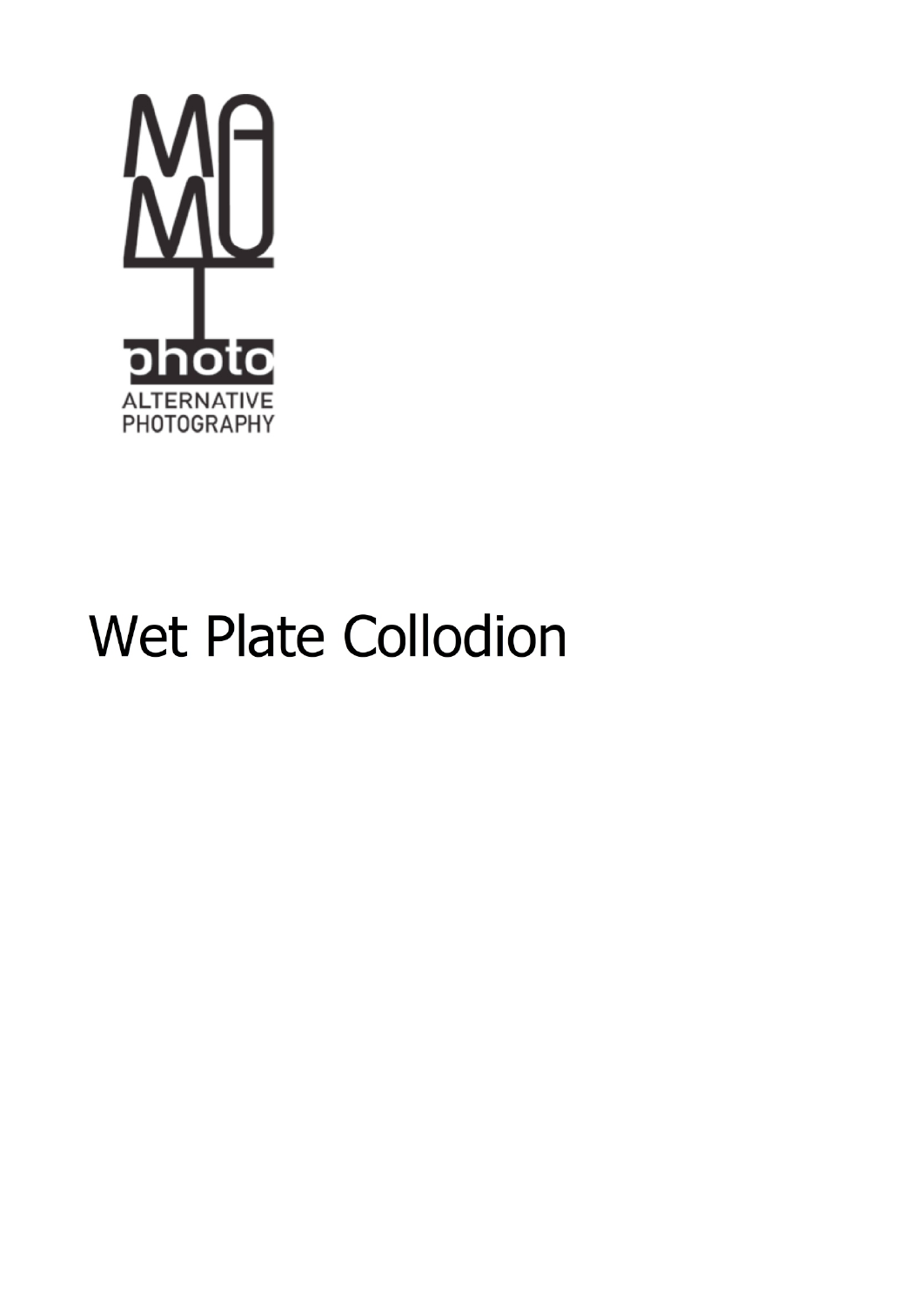# **Instructions**

#### **1. The preparation of the plates**

For the watering of the plates we can use different materials. The most often we use the glass (clear or dark) or asphalted plate. The glass which has 2 or 3 mm we cut with the diamant.

The cheaper variants of diamant don´t have the possibility to clear up by itself, so before the next using we have to put it into the oil or turpentine. This makes the cut homogenous and the glass is possible to divide easily.

The glass should be clean, without any grease to allow the colodium layer to be well adhered to the plate

#### **2. The watering of the plates:**

We water the plates following these instructions:



For the watering we use iodinated solution of the colodium. There are many recepies available.

#### **3. Sensitizing:**

The sensitizing of the watered paltes is made in 9% solution of the silver nitrate (Sensitizer). Before the using we filtrate the bath. The putting into the bath should be done by the dim light or by the red (eventually orange) light. We sensitize it for 4 min. The sensitized plate we take out only by the red/orange light. Well sensitized plate has milky veil after taking out.